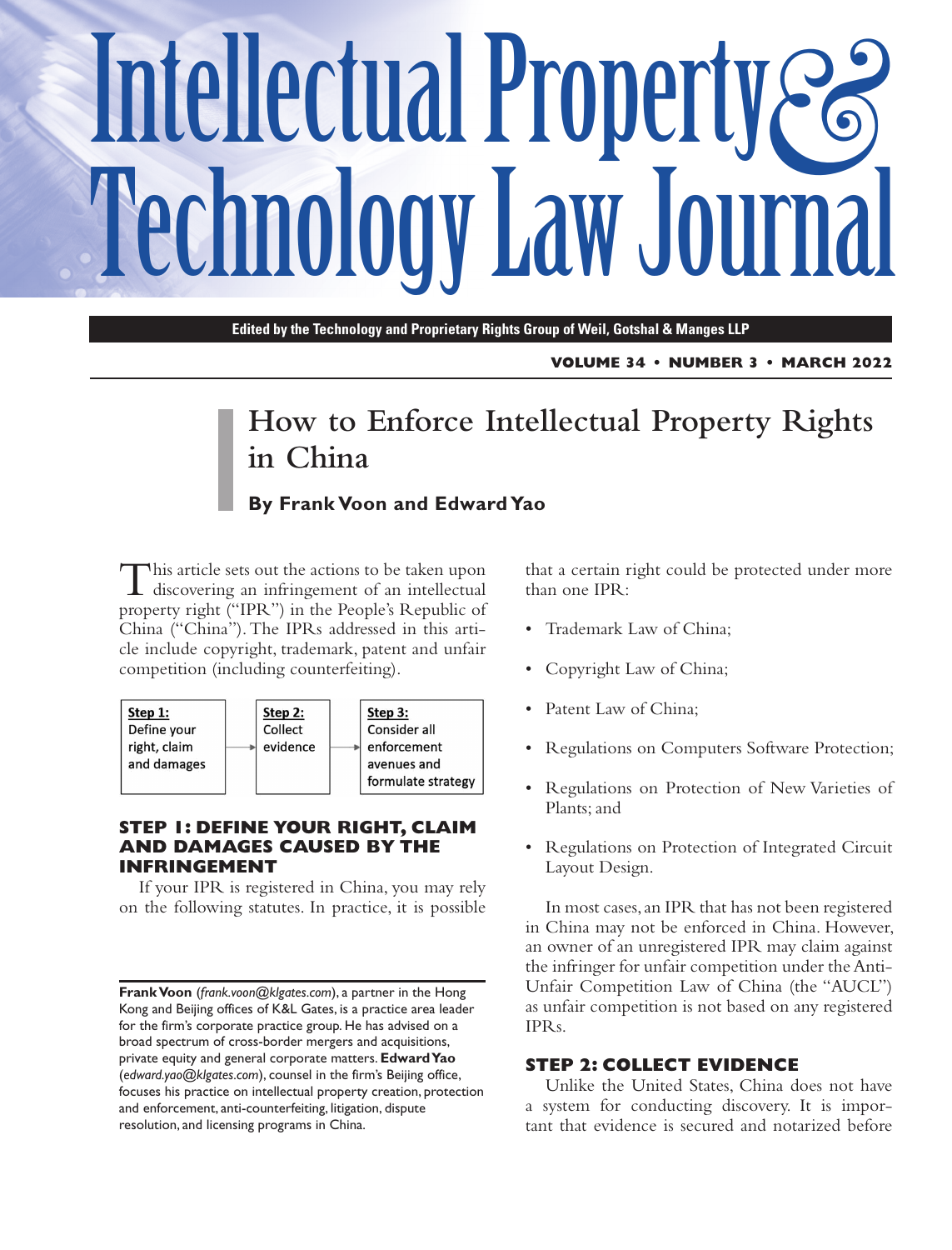you start any official action. Once the infringer becomes aware of a potential claim, it may become difficult to collect evidence, as the infringer may destroy it.

You should collect three types of evidence:

- 1. Evidence that proves you are the IPR owner (i.e., certificates);
- 2. Evidence that proves the act of infringement by the infringer, including sale, manufacture, and so forth (e.g., suspected infringement samples, publicity materials); and
- 3. Evidence that supports the amount of compensation you request from the infringer.

We highly advise you to consult a law firm with a presence in China or a private investigator to assist in collecting evidence. You may consider cooperating with the administrative enforcement authorities in China (see below) or China Customs (see below) as additional means of collecting evidence.

#### **STEP 3: CONSIDER ALL AVAILABLE ENFORCEMENT AVENUES AND FORMULATE ENFORCEMENT STRATEGY**

It is important to formulate an intellectual property ("IP") enforcement strategy before you take action. You may adopt one or more of the following options in your enforcement strategy.

#### **1. Cease and Desist Letter and Negotiation**

This is often the first action taken by IPR owners in most cases, as it puts the infringer on notice of your rights. If the letter is ignored and infringement continues, this can become evidence to prove willful infringement.

Letters in English often do not bring sufficient results, as infringers are usually Chinese companies or individuals.

#### **2. Seize Shipments by China Customs**

China Customs has the power to seize shipments on the basis that importing or exporting of goods infringes the IPRs recorded at China Customs. Certain procedures have to be complied with to secure help from China Customs seizing infringing goods.

IPR owners may consider including China Customs in their enforcement strategy to halt exports and gather evidence. Goods seized by customs are strong evidence of infringement.

This option is available to an owner of a Chineseregistered IPR.

#### **3. Notice-and-Takedown Procedures**

Under Chinese law, e-commerce platforms can be liable for IP infringement if they do not take down the links to the infringing websites after they have been notified of such infringement. Each e-commerce platform has their own notice-andtakedown procedures. In general, a platform will require proof of ownership, linkage to the infringing products, and the business license or certificate of the claimant.

This option is available to an owner of a Chineseregistered IPR.

## **4. Administrative Enforcement**

The administrative enforcement authorities (see below) have the power to confiscate infringing goods, seize and destroy equipment used for producing infringing goods, levy fines on infringers, and conduct raid actions. However, administrative authorities do not have the power to award compensation to IPR owners.

The relevant administrative bodies are:

| <b>Rights</b>         | <b>Administrative Bodies</b>                                                                                                                                                                                             |
|-----------------------|--------------------------------------------------------------------------------------------------------------------------------------------------------------------------------------------------------------------------|
| Patent &<br>Trademark | • China National Intellectual Property<br>Administration<br>• Market Supervision Bureau<br>("MSB")<br>• State Administration for Market<br>Regulation ("SAMR")<br>• Quality Technical and Supervision<br>Bureau ("QTSB") |
| Copyright             | • National Copyright Administration<br>of China<br>• Copyright administrative authorities<br>$\bullet$ MSB                                                                                                               |
| Unfair<br>Competition | $\bullet$ SAMR                                                                                                                                                                                                           |

Administrative enforcement can also be used to secure evidence for judicial enforcement.

This option is available to an owner of a Chinese registered IPR. If the IPR is not registered, an IPR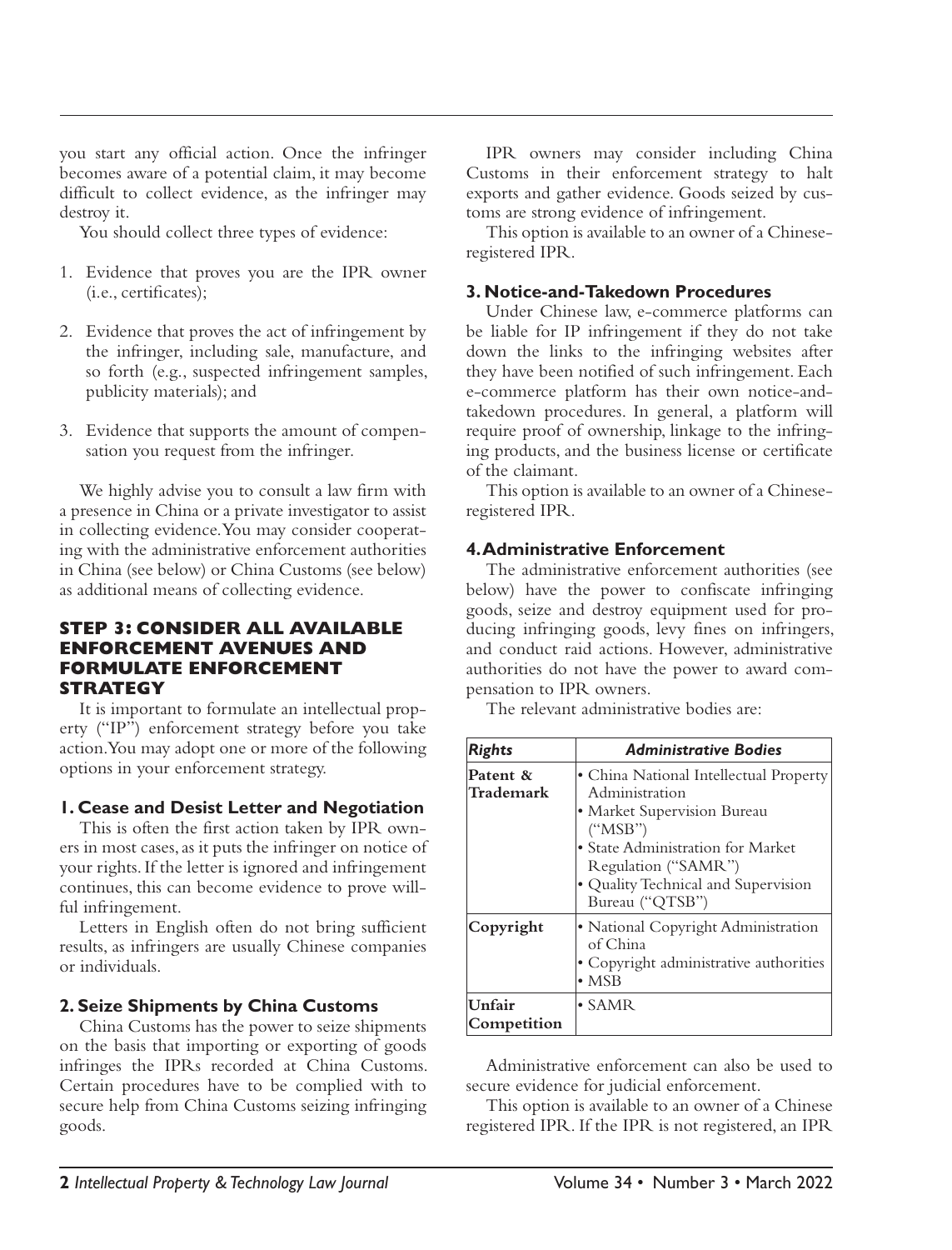owner may claim against the infringer for unfair competition under the AUCL.

#### **5. Judicial Enforcement**

Judicial enforcement can include civil proceedings and criminal sanction.

#### *Civil Proceedings*

The remedies sought in civil proceedings include injunctions, damages, delivery-up or destruction of infringing goods, recall order and declaration of infringement, and validity. Civil proceedings will generally take six to 12 months. Plaintiffs in infringement cases may consider applying for an Evidence Preservation Order or an Asset Prevention Order.

It is important to commence the civil proceedings in a city with specialized IP courts. The rule is that the defendant (i.e., infringer) must be sued either in the place where the tort was committed (i.e., place of infringement) or in its home city or province. If the defendant's home province has an inexperienced court system, then you may want to ensure that the sample purchase is completed in another jurisdiction with IP courts. There are currently four IP courts in China (Beijing, Guangzhou, Hainan Free Trade Port, and Shanghai) and 21 IP tribunals.

This option is available to an owner of a Chineseregistered IPR. If not registered, an IPR owner may claim against the infringer for unfair competition under the AUCL.

#### *Criminal Sanction*

The administrative enforcement authorities, QTSB, and China Customs may transfer IP infringement cases to the Public Security Bureaus ("PSB") for criminal investigation. An IPR owner may also report infringement to the PSB. Note that, to be considered a crime, the illegal profits or illegal operational revenue must exceed certain thresholds.

#### **The PSB has sole discretion to decide whether to accept a criminal case.**

The PSB has sole discretion to decide whether to accept a criminal case. If the PSB accepts the case and there is sufficient evidence, then the PSB will pass the case to the prosecution agency. The

prosecution agency will then assess whether the case may proceed to trial.

Punishment may include imprisonment of up to 10 years and penalties.

## *Unfair Competition*

Anti-unfair competition under AUCL offers supplementary protection to IPR owners and is often pleaded with claims arising from other IP laws as an alternative or back-up position. Claims under the AUCL can be made against unauthorized use of brands, product packaging, store design, and trade secrets.

In addition, an owner of an unregistered IPR may have an unfair competition claim against the infringer, as unfair competition claims do not have to be based on registered IPRs.

As an example, consider Jaguar Land Rover Limited's Range Rover Evoque and Jiangling's Lvfeng X7.

Jaguar Land Rover Limited ("JLR") launched its Range Rover Evoque in 2009, and Jiangling launched its Lvfeng X7 in 2014. JLR took legal action against Jiangling based on unfair competition and copyright infringement as Lvfeng X7 is highly similar to Range Rover Evoque.

A court in Beijing ruled that Jiangling's unauthorized use of the design caused confusion among the public and damaged JLR's legitimate interests and business reputation in China in a breach of Article 6 of the AUCL. However, JLR lost on its claim of copyright infringement as JLR failed to show that Range Rover Evoque's exterior design meets the required degree of originality and artistic creation under the copyright law. The court awarded damages totaling RMB1.5 million to compensate JLR for its economic losses and ordered Jiangling to cease all acts of unfair competition against JLR in relation to the Range Rover Evoque (including manufacturing, displaying, offering for sale and selling).

# *Collaboration with China*

The U.S. Patent and Trademark Office has established IP offices in China to advise and assist U.S. companies in protecting their IPRs, initiating bilateral dialogues with Chinese authorities, and conducting diplomacy in China.